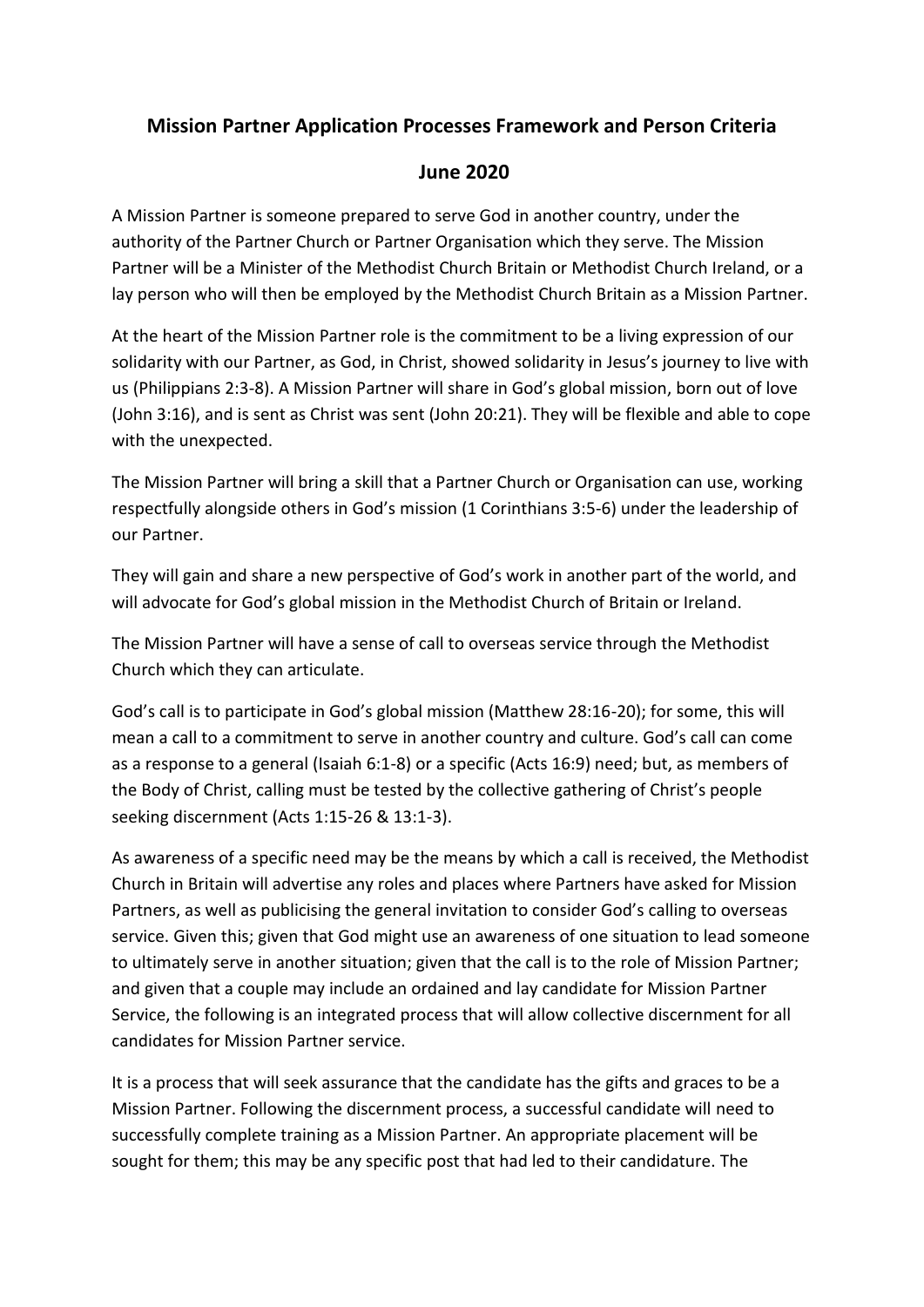Director of Global Relationships will not begin the process of finding a placement if advice from the health consultants (e.g. medical specialists and psychologists) states that it would be detrimental to the well-being of anyone travelling to relocate overseas at that time.

## **Couples**

Given that one member of a couple may not have the skills needed by our Partners at a particular time, or may not have a calling to be a Mission Partner, the role of 'Accompanying Volunteer' is available. The criteria necessary to be an Accompanying Volunteer are set out below and are to be used in the same discernment process; the Accompanying Volunteer will need to successfully complete training.

Alternatively, a person may apply to be a Mission Partner, and the other member of the couple not offer as Mission Partner or Accompanying Volunteer; only the Mission Partner would be put through the selection process and training in this instance. However, this is a discernment process for service with partner churches who are autonomous and who may have different cultural expectations, so the Director of Global Relationships will advise as early in the process as practicable about the likelihood of a suitable placement being found where one member of a couple wishes to be neither an Mission Partner nor Accompanying Volunteer. The Mission Partner will be asked in writing if their partner is supportive of their candidature and the Director of Global Relationships will follow up with the Mission Partner if there are any concerns arising out of their written reply and report on this to the Panel.

### **Families with Children**

If you have children, then the entire family will be invited to attend a separate day, usually after successful completion of the process, in which all the family will undergo a physical health check and meet the Clinical Psychologist who specialises in working with children and families and both parents interviewed about the children. A summary report of the Psychologists recommendations within GDPR guidelines - will then be sent to Human Resources (HR) and to the Panel Clinical Psychologist. Because of our duty of care, the Clinical Psychologist who specialises in working with children and families will inform the family and the Director of Global Relationships of any concerns that should be explored before a placement is found and of any special needs that have to be considered when seeking a placement. The Director of Global Relationships will not begin the process of finding a placement if advice from the health consultants (e.g. medical specialists and psychologists) states that it would be detrimental to the well-being of anyone travelling to relocate overseas at that time.

There are four main stages to the discernment process for Mission Partners: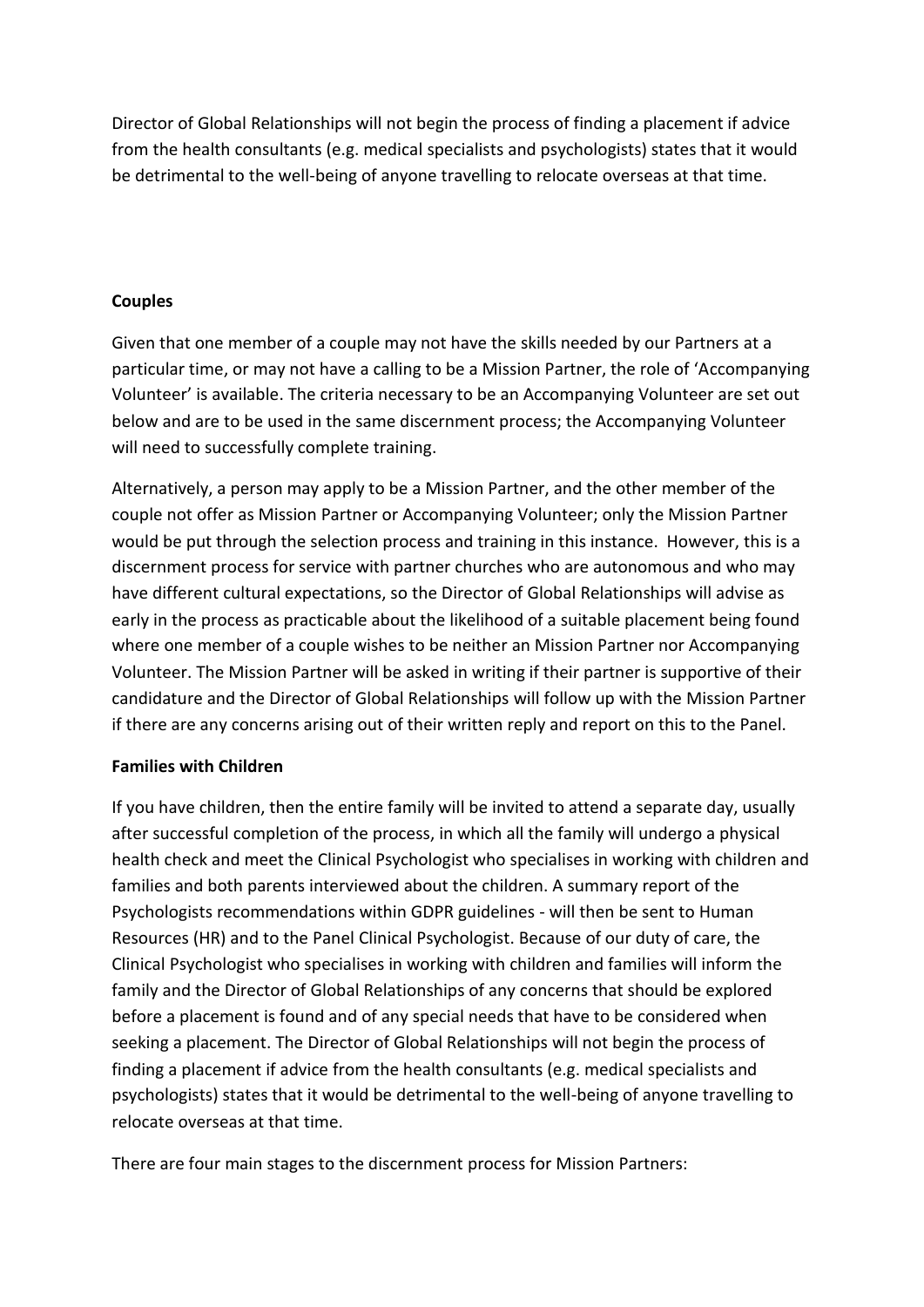- 1. Enquiries and formal Application.
- 2. First Formal Interview (FFI).
- 3. Overseas Service Panel.
- 4. Training and Discerning Mission Partner appointments.

Other notes: Roles and Criteria

### **Stage 1 - Enquiries for Mission Partner work and formal application process**

- 1.1 Information on serving as a mission partner is available on the Global Relationships area of the Methodist Church Website.
- 1.2 Informal enquiries about mission partner service can be made to the Global Relationships team at: [gr.admin@methodistchurch.org.uk](mailto:gr.admin@methodistchurch.org.uk)
- 1.3 If after thought, prayer and discussion with persons such as minister, family and friends you decide to enter in to the discernment process, the application forms are available from the website and these should be returned to HR at the email address on the form.
- 1.4 If the applicant proceeds to the next stage you will receive the following forms to complete prior to the First Formal Interview: Christian Discipleship form and Statements of Support/references form. These form should be completed and returned so that there is at least two months in which to gather the references/statements of support and prepare all of the documents for the FFI stage. **Unless HR receives the statements of support and references, the candidate will not proceed to panel.**
- 1.5 Within one month of receiving the reference forms and Christian discipleship forms HR will have notified the candidate of a date for a First Formal Interview.
- 1.6 For persons applying from Methodist Church Ireland (MCI) the World Mission Partnership in Ireland will conduct a preliminary interview. MCI will forward all relevant paperwork to HR and make a recommendation to Global Relationships if they should continue. This replaces the process above. The MCI are responsible for informing HR of a recommended candidate. The recommended candidate from MCI will proceed to the FFI stage. Upon being notified by MCI of a recommended candidate from MCI, HR will contact the candidate as quickly as possible, and send the MCI applicant the Application form, Christian Discipleship form and Statement of Support and referee forms within ten working days. HR will acknowledge receipt of these forms within five working days of their receipt and, within a month, will have notified the candidates of a date for a FFI.

### **Stage 2 - First Formal Interview (FFI)**

Purpose: To elicit evidence of reflection of reality of going overseas for a minimum of 3 years and the implications for personal relationships; its effects on parents and children, where applicable; ability to cope; self-awareness of personal needs (to relax, de-stress)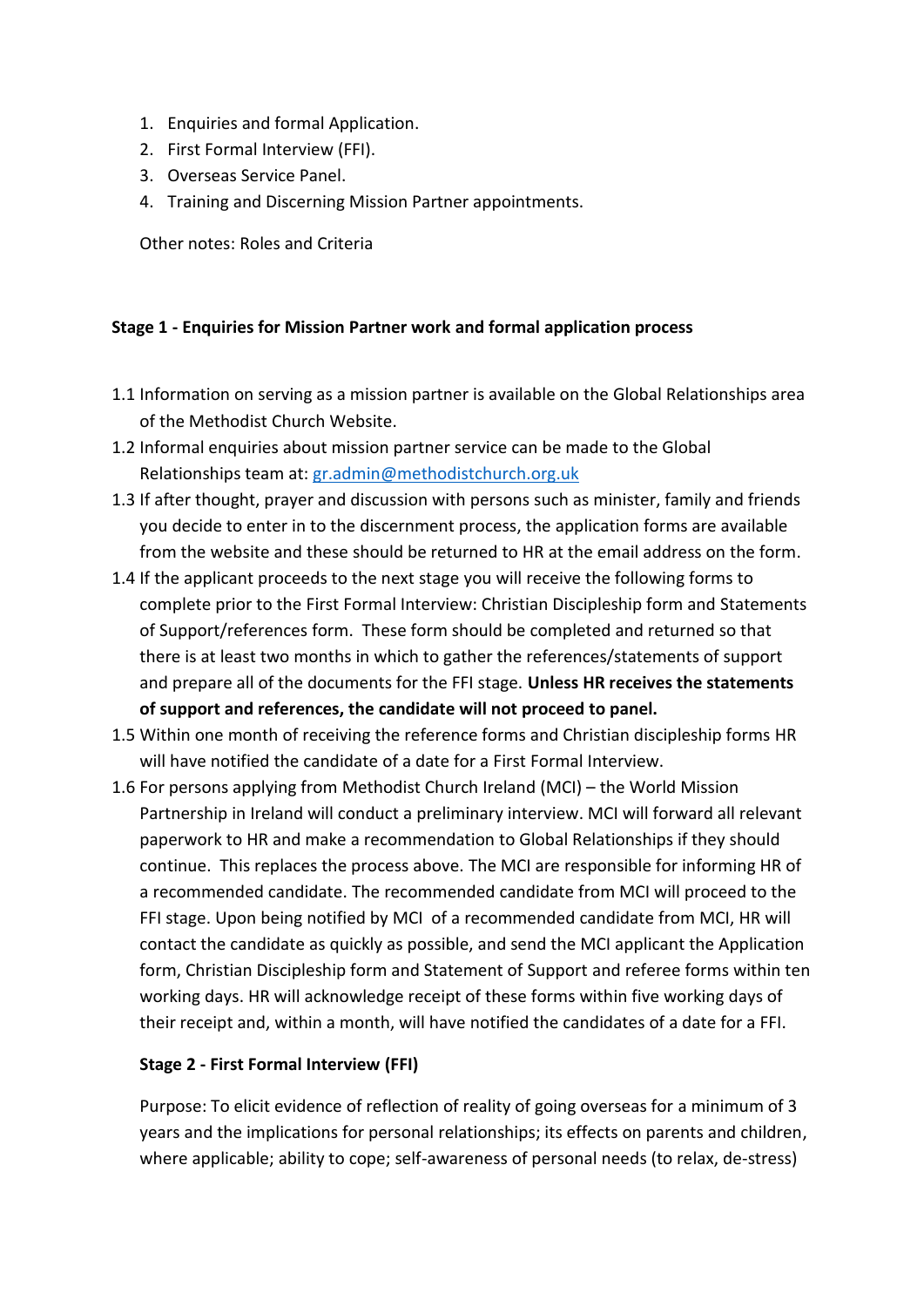and cross cultural awareness. At this stage candidates should be able to show evidence of some experience and thought process in these areas, and that they demonstrably meet or have the potential to meetall of the skills and qualities on the Mission Partner Person Profile related to these areas.

- 2.1 The first formal interview (FFI) date is agreed with the Clinical Psychologist and the FFI interviewers, in consultation with the candidate(s). This needs to be preferably 3 months and at least 1 month, in advance of the Overseas Service Panel, which are normally held in September and April. HR formally notify the candidate (s) of the FFI date. Preferably there is at least two months from the sending of the invitation and the date of the FFI.
- 2.2 Travel costs are not paid to the applicant at the FFI, with the exception of candidates from MCI, who will be reimbursed by MCI for travel costs to the FFI.
- 2.3 The First Formal Interview consists of a meeting with the Clinical Psychologist and the FFI panel which is usually 3 or 4 people.
- 2.4 The psychologist with meet with the candidate(s) and give their recommendation to the FFI panel after the panel interview.
- **2.4.1** At FFI the Clinical Psychologist will interview the candidates separately and, in the case of a couple, together. A member of a couple who does not wish to be either a Mission Partner or an Accompanying Volunteer will be invited to meet the Psychologist, with the candidate, should they both wish, to explore any issues that it might be helpful for them to consider as they consider either both living overseas or one living overseas without the other. The Psychologist may recommend a specialised additional psychological test to be held before the Overseas Service Panel (OSP) for any candidate recommended to the OSP, but where there may be particular additional questions that need exploring.
- 2.5 *Panel Interview Process*:
- **2.5.1** Couples should be seen both separately and together during the First Formal Interviews. This should be the case, even if only one person is offering to be a Mission Partner and the other an Accompanying Volunteer, since they will also be undergoing the same stresses of moving and living in another country and culture. Persons who are not offering to be either Mission Partner or Accompanying Volunteer will not be seen by the panel.
- **2.5.2** Each interview should ideally last for approximately one hour.
- 2.5.3 The Director of Global Relationships or his/her deputy should meet at the end of the day with the FFI interviewers including the psychologist, for final decision. They would therefore review statements of support before the meeting. The decision would be made by the FFI panel with the benefit of the opinion of the psychologist's report.
- 2.5.4 Notification of the outcome should be received by candidates within two working days. Candidates should be told at the interview that within two working days they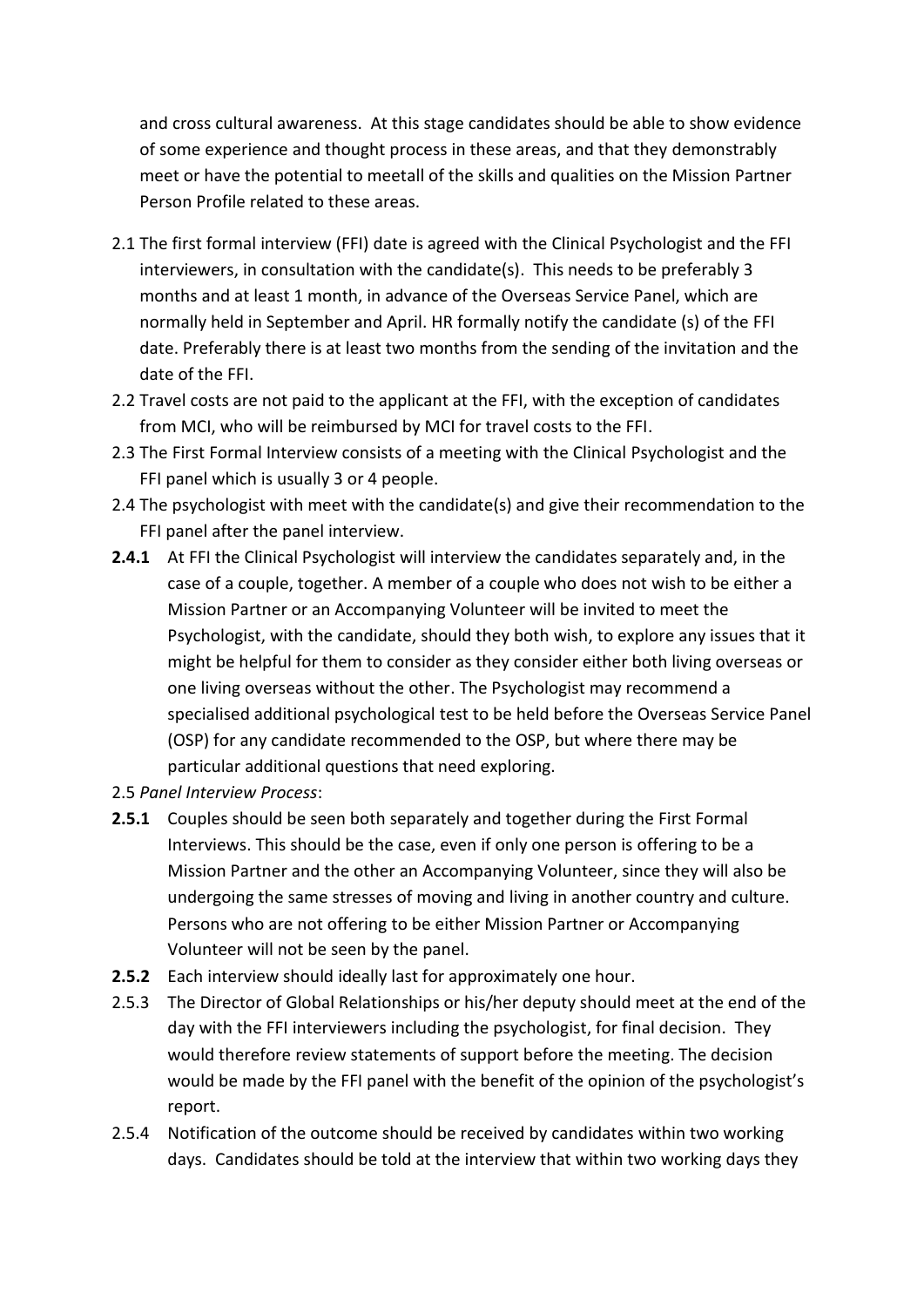will either receive notification of outcome of the FFI or be given the reason for delay. If agreed the candidates will move forward to the Overseas Service Panel as Mission Partner candidates.

# **Stage 3 - Overseas Service Panel (OSP)**

- 3.1 The invitation to the OSP should be sent out by HR if possible 3 months in advance to applicants and those taking part as part of the panel and support. An updated reading list, provided by GR, will be sent to candidates by HR at this stage.
- 3.2 There should be two Overseas Service Panels per year, if needed. It is very important in the case of ministers that the timeline of the Methodist Church Britain stationing process is taken in to account. Overseas Service panels are normally held in September and April.
- 3.3 Details of the OSP (including directions, dietary requirement requests, etc.) should be communicated to the applicant and all those involved at least 2 weeks before it takes place by the assigned administrator.
	- Travel costs will be paid for all participants including those being interviewed for the OSP. This will be administered by the Mission Team administrator [gr.admin@methodistchurch.org.uk](mailto:gr.admin@methodistchurch.org.uk)
	- Collectively, the Panel needs to be in a position to assess both the professional and spiritual aspects of the application. Diversity among panel members needs to be ensured as much as possible in relation to gender, ethnicity and cultural mix. Persons will be drawn from the same list as for the FFI, but (with the exception of the Director/Deputy of Global Relationships and Psychologist), will not be persons who were present at the FFI. A Chaplain should be present as well as an OSP facilitator, who will be an assigned administrator. The Director/Deputy of Global Relationships and at least one Partnership Coordinator needs to attend; in all around 5 panel members will be needed, though the exact number may depend on the number of candidates. If an ordained minister is a candidate, then one panel member must be a Chair of District.
- 3.4 Steps will be taken in accordance with applicable policies with the aim of ensuring that there will be no discrimination against candidates on any basis. Persons in same-sex marriages or persons cohabiting may offer for overseas service and expect to be treated without prejudice at interviews; however, this is a discernment process for service with partner churches who are autonomous and the DGR will advise as early in the process as practicable about the likelihood of a suitable placement being found.
- 3.6 The OSP interview process to contain these elements: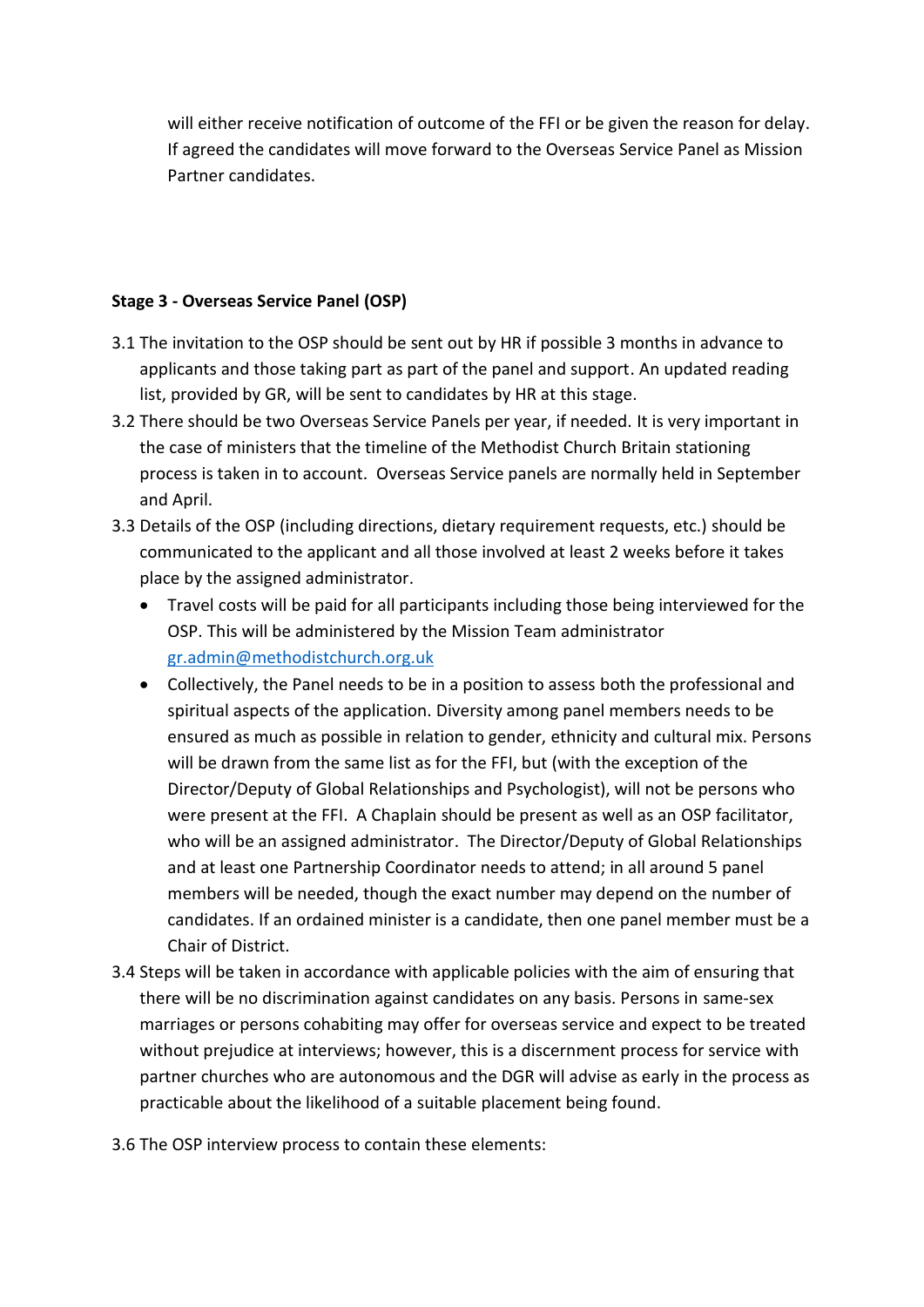- A more in-depth psychological review and additional psychometric assessments as indicated from the FFI
- A spirituality and faith focussed interview
- A professional work place interview
- Serving with a In another country with a Partner of the Methodist Church in Britain: interview
- A workshop/scenario perhaps in conjunction with other candidates

3.7 The two days should also include free time for quiet reflection/walks and more formal devotional time.

- 3.5 On completion of the interview sessions, the applicants should leave and the panel agree on their recommendation and inform the candidate within 2 working days:
- 3.6 All candidates will be asked to provide the name of a person who will offer them support upon receiving notification of the decision. This person is to be notified by HR when the candidate has received the notification, but not told what the decision is. If the application is declined they should be invited to talk that through with their chosen supportive person as this may be a very difficult process. All documentation should be retained by HR, along with the reasons for the decision made.
- 3.7 There is no right to appeal. Candidates may reapply.
- 3.8 If the application is accepted to go on to training, then the successful candidate(s) will be informed that a placement overseas is dependent upon a successful report on their training being received and (as applicable) confirmation of ability to work in UK, professional certification, and DBS. Regarding couples, this must be received for both persons, regardless of whether they are two Mission Partners or a Mission Partner and Accompanying Volunteer. It is also essential that all Mission Partners are declared medically fit to take up post and all accompanying family members are declared medically fit to relocate overseas for the duration of the placement.

#### **Stage 4 – Training and Discerning Mission Partner Appointments**

4 At this stage, the DGR initiates the process of discernment with the Global Relationships team about possible locations of service. Every effort will be made to find placements for successful candidates. Should only one suitable full-time and one suitable part-time professional placement be found where a couple have both successfully offered to work as full-time Mission Partners, each member of the couple would be offered employment as a full-time Mission Partner, bearing in mind the advocacy and partnership-building nature of the Mission Partner role that each will bear. However, if couples have refused to take up placements where a professional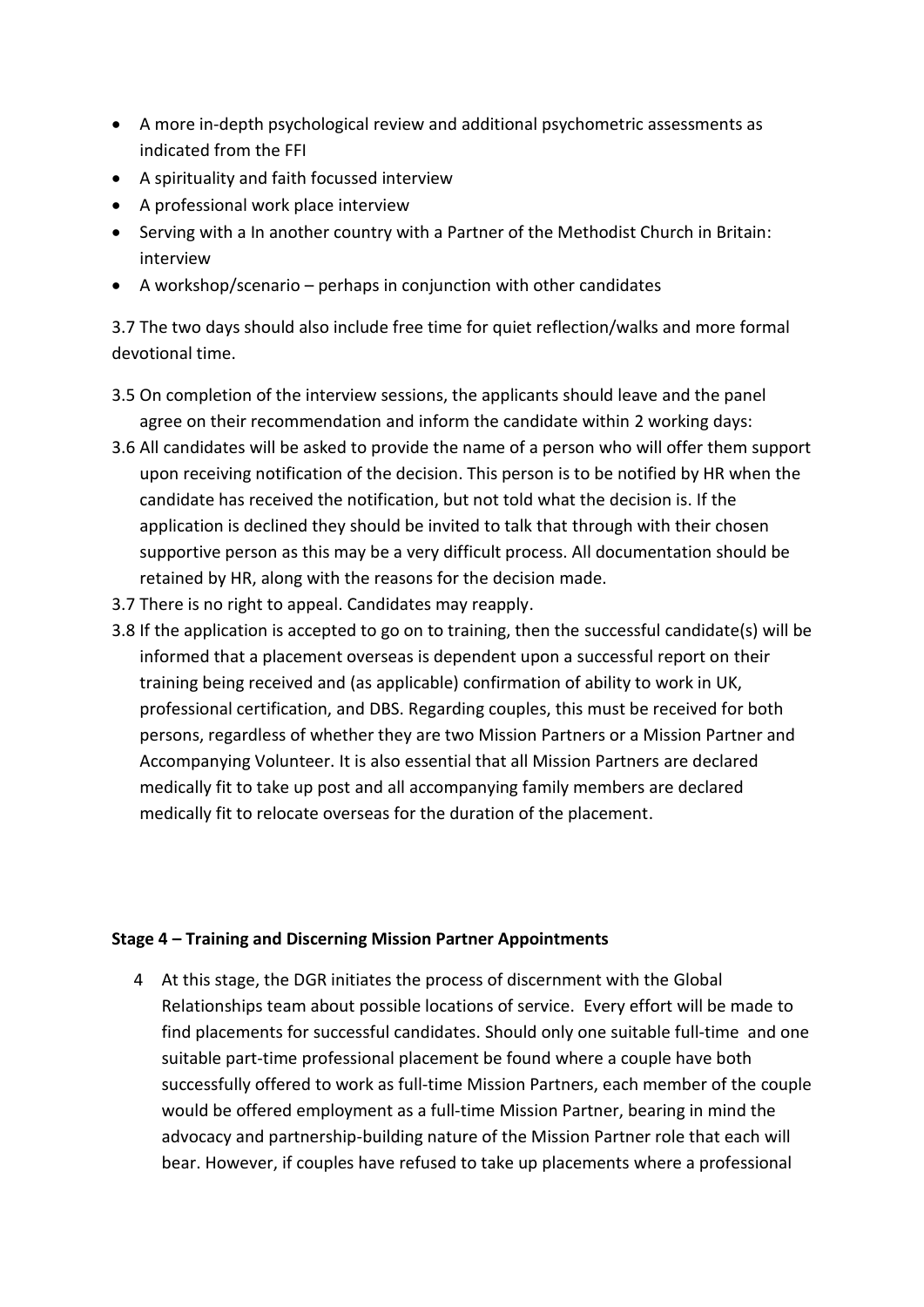role for each partner was offered, or all attempts to find two appointments have been exhausted, the Director of Global Relationships has the right to offer one Mission Partner and one and Accompanying Volunteer role. Accompanying Volunteers will enjoy all the same benefits as accompanying minors. A member of a couple who does not wish to be either a Mission Partner or an Accompanying Volunteer will receive no benefits, except that the World Mission Fund would pay for a flight home for them in an emergency should this be beyond the financial capability of the couple at that time. Moreover, should the member of the couple who is not a Mission Partner or Accompanying Volunteer wish to join the Mission Partner in the accommodation provided for training, they would not receive any financial support.

- 4.1 Except in exceptional circumstances, Ministers will not be placed with a Partner Church in which they candidated.
- 4.2 The Director of Global Relationships (GR) initiates the process with the GR team to put in place the training needed and the timescales/dates.
- 4.3 The commencement of training includes a commencement of financial and HR aspects of employment as a mission partner in training. All details should be communicated to the applicant by HR.
- 4.4 The Mission Partner or Accompanying Volunteer in training is formally accepted on successful completion of the training and a report from the training institution that supports their acceptance as a Mission Partner or Accompanying Volunteer, provided all pre-employment checks are successfully completed.
- 4.5 On completion of the training the Mission Partner should travel to their placement as soon as possible subject to a satisfactory Risk Assessment appropriate to the placement location, and local work permits appropriate to the work to be undertaken and the length of the placement, and the placement commences. However, additional language training between Mission Partner training and commencement of the placement may be necessary.

#### **Other notes:**

#### **Role and Personal Criteria**

- 5.1 Candidates must be over 18 and be able to provide documentary evidence of a specialist skill and relevant experience in order to be considered as Mission Partners.
- 5.2 Candidates must have the right to live and work in the United Kingdom or the Republic of Ireland.
- 5.3 The Application Form will include a statement that it is generally expected that a Mission Partner serving the Methodist Church be a member of the Methodist Church, and the following questions:

Are you a member of the Methodist Church?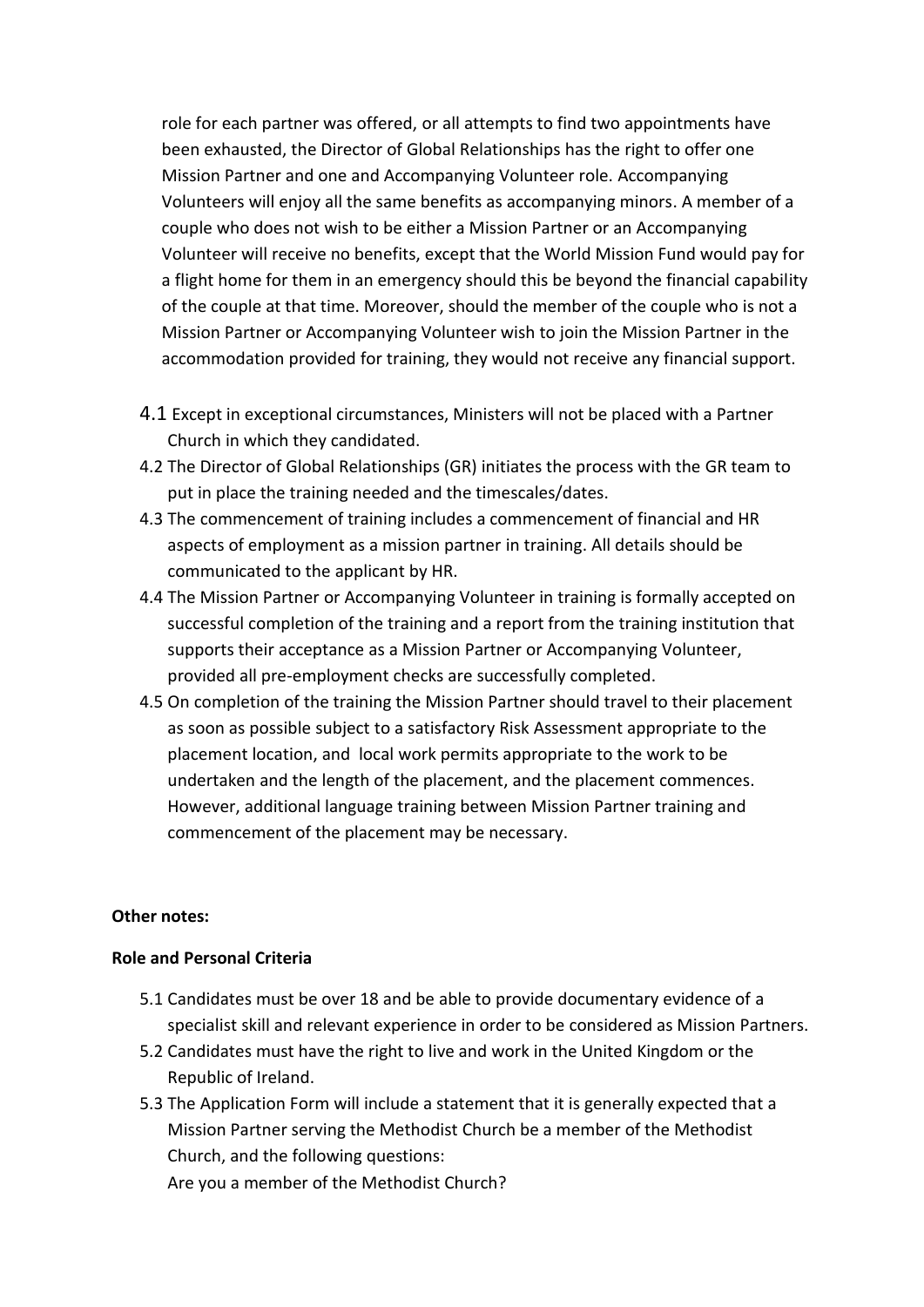If not, are you prepared to become a member of the Methodist Church before taking up a placement overseas?

If not, why?

However, cognisance of the need for flexibility will be taken where couples include one party who is not a Methodist; for applications in response to an especial appeal by a Partner for someone with specialised skills; and for applications to serve in an ecumenical appointment.

- 5.4 The form will also require that the candidate can understand and embrace the priorities of the Methodist Church in Britain and/or Ireland and 'Our Calling' of the Methodist Church in Britain.
- 5.5 Candidates offering in response to a specific appeal to fulfil a particular role will be encouraged to reflect on whether God might be calling them elsewhere, but applications limited to one particular position will be considered. In the unlikely event of multiple successful applicants for one post that has been advertised as an example of current need, the Partner Church will be invited to interview all successful applicants and all costs will be covered by the World Mission Fund (WMF). Any unsuccessful candidate for a specific post who had been accepted as a Mission Partner will be offered any suitable alternative that may be available at that time.
- 5.6 Successful candidates will be expected to serve a minimum of one 'tour'. A 'tour' is three years of service. However, after three years of service, Mission Partners may offer to serve less time than a whole tour.

# **Criteria for Mission Partner Selection**

- 1. You will have and be able to articulate a sense of God's call on your life. You will been able to share with us mature reflection about your understanding of calling, drawing on your own experiences, theology, Scripture and church tradition.
- 2. You will have a recognisable call to overseas service. You will be able to share with us why you believe this calling is specifically to overseas service through The Methodist Church. This may mean being able to identify why you believe your calling is not to other forms of service and ministry.
- 3. You will have the gifts and graces necessary for overseas service through the Methodist Church. This is something you will be able to evidence through your own experiences of challenge and also through your knowledge of ministry in contexts different to yours own.
- 4. You will have an appreciation of the opportunities and challenges of working in a different context
- 5. You will be able to work respectfully in a different culture and with accountability to a Partner Church or Organisation, which may have very different power structures from your previous experience.
- 6. You will be able to demonstrate a mature and growing spiritual life, confident in God's love and able to articulate your faith appropriately. You will be a person of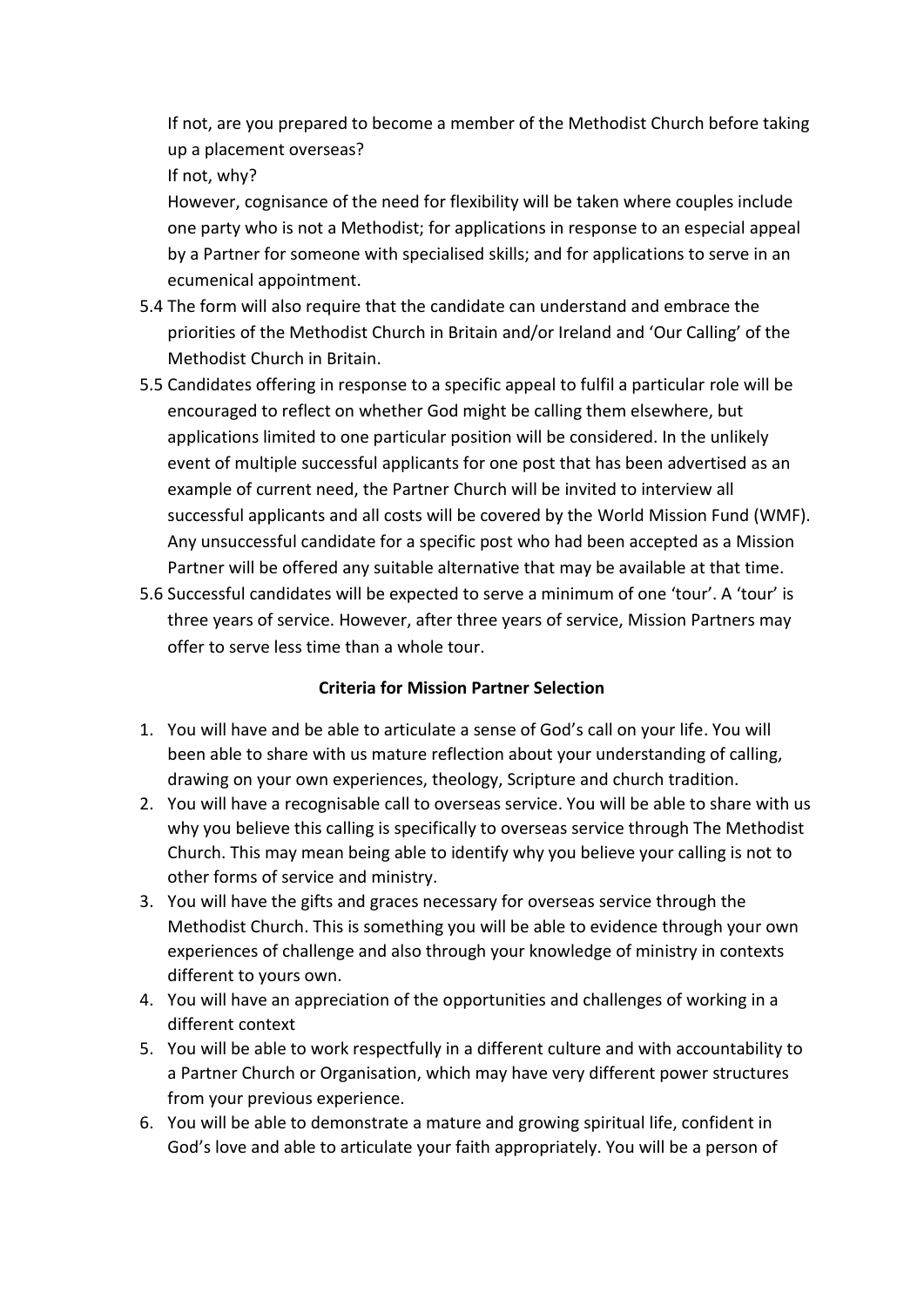prayer, engaging in corporate worship, reflecting well on the Scriptures, regularly receiving the Eucharist and showing God's love through acts of service.

- 7. Overseas service will be demanding emotionally, spiritually, psychologically and physically. You will be self-aware and confident that you are held in God's love. You will be emotionally mature and a person of integrity and honesty. You will show stamina, robustness, good-humoured flexibility and resilience, whilst maintaining godly humility. You will be able to draw on inner resources and open to support from others.
- 8. You will relate well and respectfully with others. You will be mindful and respectful of cultural difference and of diversity. You will be respectful of the Methodist Churches in Britain and Ireland, and of the Partner Church in which you will worship and work, communicating in ways that help develop and maintain respectful and appropriate conversations. You will show Christ's love in your attitudes and relationships and be professional in your work.
- 9. You will recognise and embrace your role alongside others in God's mission. You will rejoice in and be able to articulate the Good News of God's action in Christ. You will recognise and serve Christ in the marginalised. You will be sensitive to how to express faith appropriately in different contexts.
- 10. You will be one who serves Christ in others and who works collaboratively and well with others. You will be sensitive to the dynamics of power; being aware of your own power; how power can be empowering or abusive; and you will be able to serve another Partner Church or Organisation respectfully, humbly and appropriately.
- 11. You will be eager to learn and be committed to life-long development. You will commit to the training provided before your initial placement and bring openness to theological, spiritual, inter-cultural learning and development, as well as demonstrating a commitment to ongoing learning and development in your professional field.
- 12. You will be able to communicate well within different contexts and able to articulate the priorities of the Methodist Church in Britain and/or Ireland and the Partner Church and Organisation. You will commit to sharing stories and news from your new context in ways that are appropriate and respectful. Drawing in your experience as a Mission Partner, you will commit to providing reports at least quarterly that can be used by the Methodist Church in Britain and/or Ireland for advocacy and prayer, and you will commit to speaking at acts of worship and conferences in Britain and/or Ireland when on furlough.
- 13. You will embrace and articulate Our Calling.

1

14. You will be a member of the Methodist Church or will become a member before entry into training for an overseas placement, in order to articulate and represent the above criteria as it relates to the Methodist Church in God's mission.<sup>1</sup>

 $1$  However, cognisance of the need for flexibility will be taken where couples include one party who is not a Methodist; for applications in response to an especial appeal by a Partner for someone with specialised skills; and for applications to serve in an ecumenical appointment.